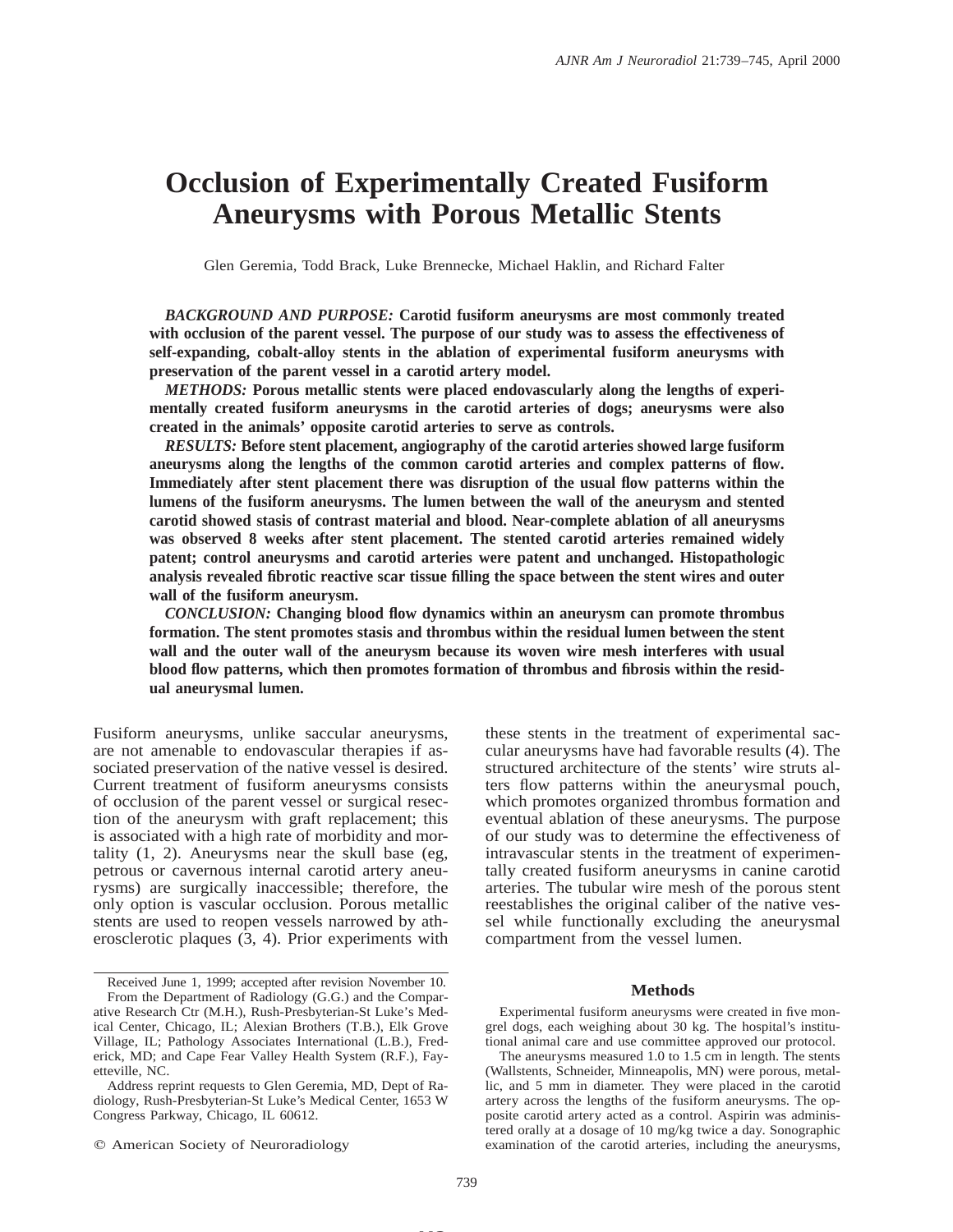

FIG 1. Diagram of a fusiform carotid artery aneurysm from a jugular vein segment.

was performed twice weekly. Angiography was performed before stent placement, immediately after deployment of the stents, and 8 weeks after stent placement.

#### *Creation of Fusiform Aneurysms (Fig 1)*

Animals were anesthetized with sodium pentobarbital (30 mg/ kg IV), endotracheally intubated, surgically prepped, and placed in the supine position. A 7-cm longitudinal, mid-cervical incision was made, but off midline to facilitate exposure of the left external jugular vein and left common carotid artery. The jugular vein was sufficiently mobile to allow a 4-cm segment to be excised. The free segment of vein was flushed with heparinized saline and placed in a saline bowl. A length of the left common carotid artery was mobilized to permit total occlusion with vascular clamps; it was then transected and a segment excised for the interposition of the free vein graft. The ends of the venous segment were tapered to permit anastomosis with the smaller caliber artery. A 2-cm-long vein graft was interposed into the carotid artery. The diameter ratio of vein to artery was 2:1. Vascular anastomosis was completed with 6–0 Surgilene (U.S. Surgical, Norwalk, CT). The wound was closed in layers with 4–0 Maxon (U.S. Surgical), terminating in a running subcuticular closure of the skin.

#### *Histologic Process and Photography*

The process by which the stented fusiform aneurysmal specimens were prepared for micropathologic examination has been described previously (5). After the specimens were processed and embedded, the paraffin blocks were cut into sections approximately  $5-\mu m$  thick. Three slides were created from each section and the slides from each section were stained one each with hematoxylin-eosin, Masson's trichrome stain, and Verhoeff's elastin stain, respectively.

#### *Stent Procedure*

After the fusiform aneurysms were created, the dogs were allowed to heal for 1 week before arteriography was performed. Angiography was performed via the femoral artery approach. A cut-down procedure on the femoral artery was initially performed followed by insertion of a 7F introducer catheter. The common carotid arteries were selectively catheterized with conventional 5F cerebral catheters. A single investigator in this study with 15 years of angiographic experience interpreted all angiograms. At the end of this diagnostic study, the 5F catheter was exchanged for a 7F stent delivery system using an exchange guidewire. A single porous metallic stent (Wallstent) was deposited intravascularly into the carotid artery so that it covered the length of the fusiform aneurysm. Arteriography was performed immediately following and 8 weeks after stent deployment. The specimen was resected 8 weeks after stent placement.

The metallic wire of the stent is made of Elgiloy (Elgiloy Ltd Partnership, Elgin, IL), a nonmagnetic, corrosion-resistant, cobalt-chromium-iron-molybdenum alloy with a biocompatibility that makes it suitable for surgical instruments and implants. The Elgiloy wire was braided to construct the stent and then treated with heat to enhance the tensile and fatigue strength of the wire braid. The diameter of the wire is 0.035 inches, and the stent measures 42 mm in length by 5 mm in diameter unconstrained. The best results were achieved by oversizing the stent by approximately 1 mm more than the diameter of the native vessel (3). Since the native carotid artery of the dog has a diameter of approximately 4 mm, a stent with a 5-mm diameter was chosen. The stent was mounted on a delivery system consisting of coaxial catheters. The exterior tube served to constrain the stent until it was retracted during delivery (rolling membrane). The interior tube with a coaxial system contained a central lumen that can accommodate a 0.038-inch guidewire.

## **Results**

# *Angiographic Findings (Fig 2)*

Immediately after stent deployment, flow between the stent and the aneurysmal wall was disturbed to a degree that stagnation was observed. In all cases there was near-complete obliteration of the aneurysmal pouch 8 weeks after stent placement. Small pockets of residual lumen were identified in all aneurysms 8 weeks after stent deployment. The control aneurysms remained widely patent and unchanged throughout the 8-week period. The carotid arteries remained widely patent. No focal stenosis was seen. The stented arteries, in particular, were widely patent without evidence of stenosis.

#### *Gross Observation (Fig 3)*

The diameter of the control aneurysms was considerably larger than that of the stented aneurysms (Fig 3). The walls of the stented aneurysms were contracted along the outer wall of the stent wires, and the stent wires were embedded in a firm translucent neointima. The stented aneurysms appeared solid except for small channels connecting to the carotid artery lumen.

# *Histopathologic Findings (Fig 4)*

In all the stented samples, the aneurysms were filled with mature fibrous connective tissue (organized thrombus) except for occasional small  $(400-\mu m)$  wide) irregular channels that connected to the vessel lumen (Fig 4C and D). While no immunohistochemical preparations (eg, factor VIII or lectins) were made, the small channels and several small spaces within the fibrous tissue (Fig 4F) were lined by cells morphologically indistinguishable from the endothelial cells that lined the luminal surface of the nonstented sections and the cells that covered the fibrous tissue within which the stent was embedded. These lining cells were continuous with the lining cells (endothelium) of the lumen. The small spaces within the fibrous tissue were expanded neocapillaries (Fig 4F). Because of the way thrombi heal, these neocapillaries are present within the fibrous tissue. They often expand widely as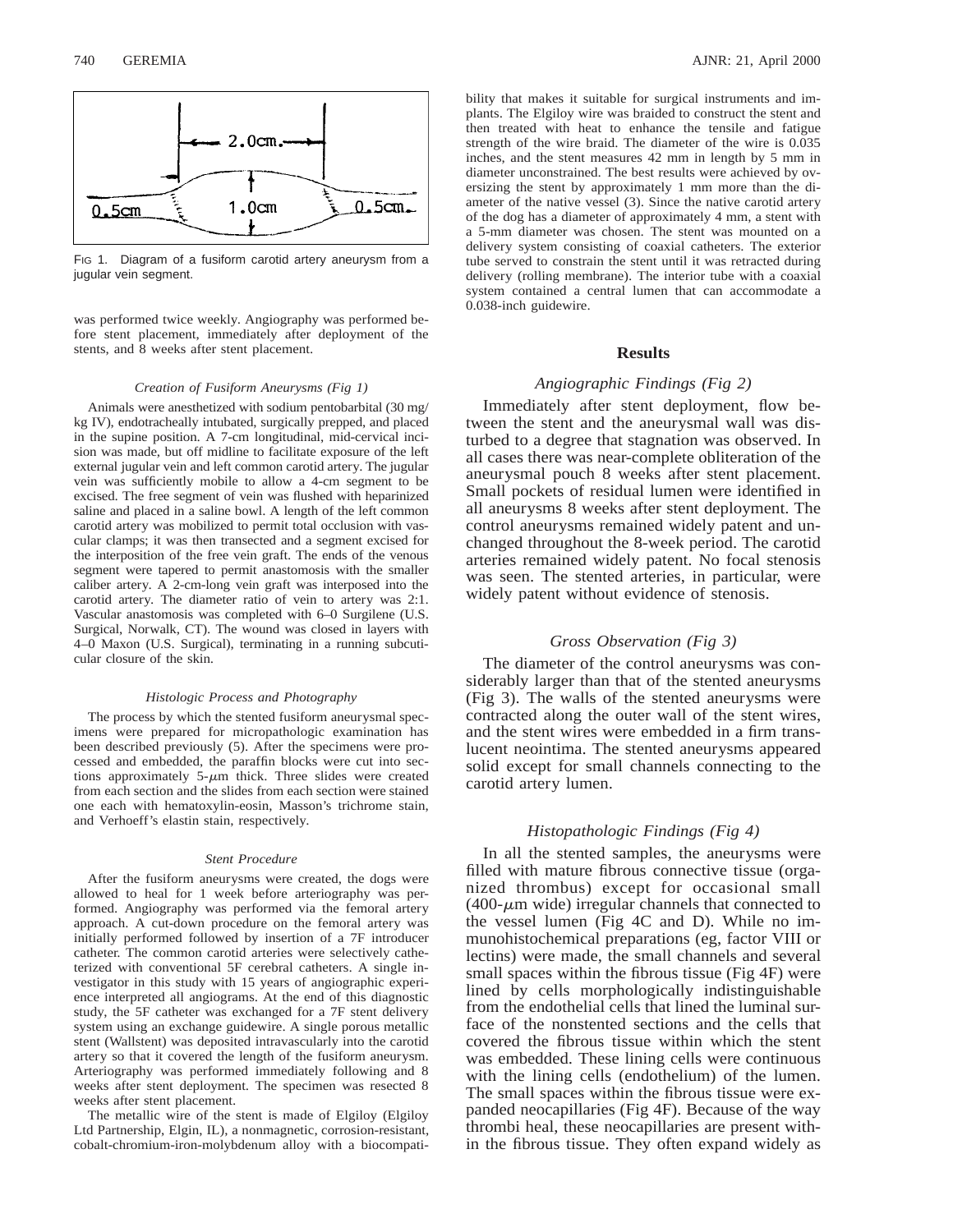

FIG 2. Angiographic findings of a fusiform carotid artery aneurysm.

A, Eight weeks after stent placement there is near-complete ablation of the aneurysmal lumen (arrows).

B, The Wallstent within the carotid artery.

C, The control fusiform aneurysm (arrows) and the carotid artery remain widely patent throughout the 8-week period of observation.

the fibrous tissue matures and contracts. Fibrous tissue (like any other tissue) needs nutrients to exist. Within the fibrous connective tissue (deep to the organized mural thrombus or neointima surrounding the stent wires), there was mild inflammatory cell infiltration consisting primarily of macrophages, many of which contained hemosiderin. The inflammatory cell infiltrate (macrophages, many of which were hemosiderin-laden) was typical of a maturing (organizing) blood clot. First the fibrin holds the blood cells together, then inflammatory cells come in to phagocytize the residual blood cells and detritus while fibroblasts migrate in to proliferate and secrete collagen. The macrophages have hemosiderin in them because they have phagocytized the degenerate blood cells from the original thrombus.

# **Discussion**

Our previous experience with porous metallic stents in the treatment of experimentally created saccular aneurysms was favorable (5). This previous experiment demonstrated stasis of blood within the aneurysmal lumens after deployment of the stent. Blood stasis led to thrombus formation and

eventually organization. The saccular aneurysmal lumen was completely obliterated from the intravascular circulation. In the current study, these aneurysms were fusiform, but the typical patterns of stasis with subsequent thrombus formation and organization were again observed. A common element between the two experiments was this stasis of blood and eventual ablation of the residual aneurysmal lumen. The usual mechanical flow characteristics within the saccular aneurysm changed immediately after stent deposition. Usual inflow and outflow effects were not seen after stent placement; instead, gradual puddling of blood and contrast medium was observed immediately after stent deployment. This trapping of blood within the aneurysm led to fibrotic growth and organization and eventual ablation of the aneurysmal pouch (Fig 5). Furthermore, the stent did not cause occlusion of the carotid artery. A thin layer of neointima surrounded the stent wires and incorporated the wires into the wall of the aneurysm. In our model, stents altered blood flow within the aneurysmal lumen by providing a mechanical hindrance to the usual flow patterns while maintaining patency of the native lumen. Histopathologic study revealed mature fibrous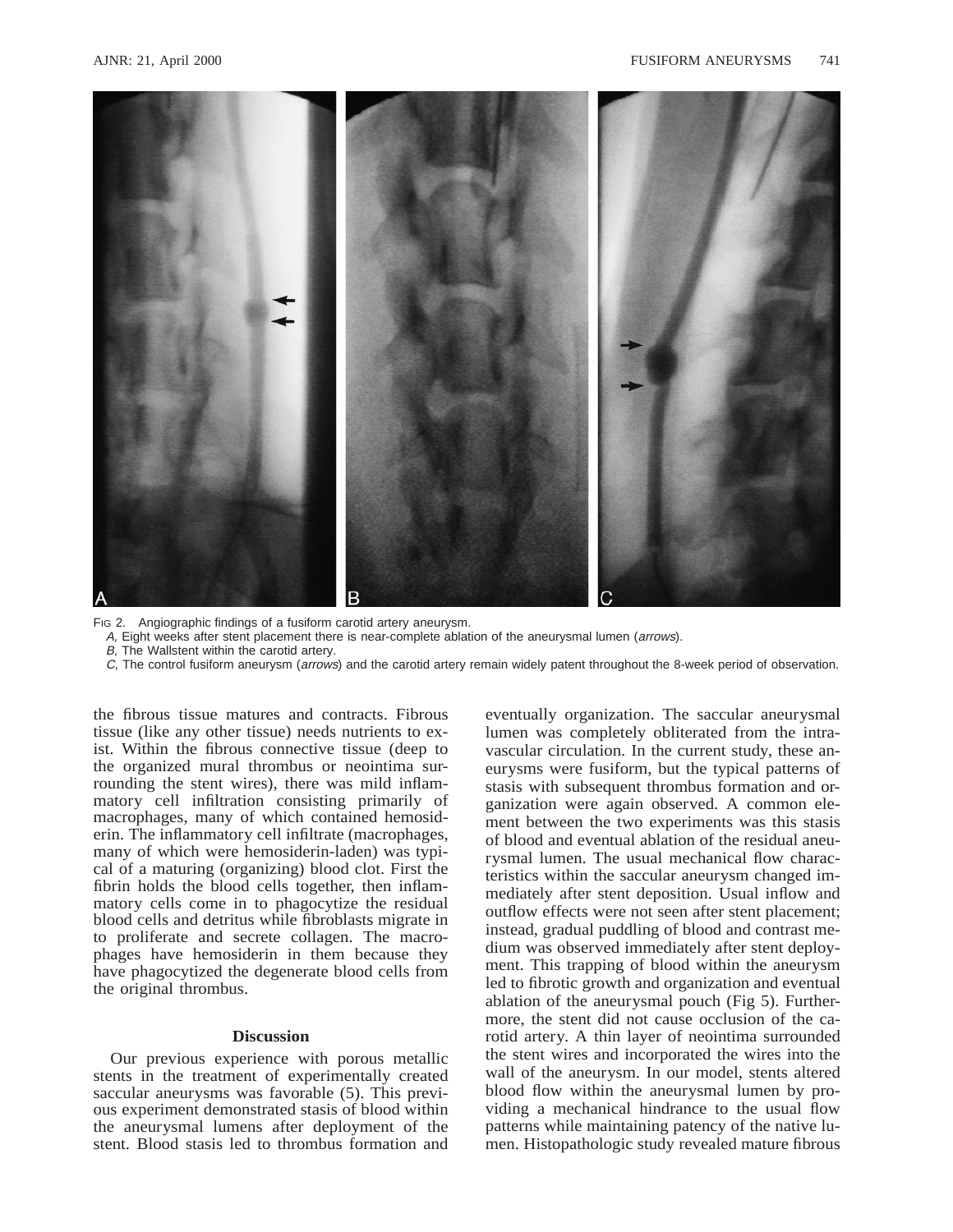

FIG 3. Gross pathologic examination.

A, Gross end-block specimen of control aneurysm shows the walls remain widely dilated.

B, The outer walls of the stented aneurysm have contracted along the length of the stent, producing a narrower profile of the carotid artery as compared with the profile of the control aneurysm.

C, Control aneurysm, cross section. Section 3 shows the markedly dilated lumen of the fusiform aneurysm.

D, Stented aneurysm. Section 4 is through the center of the fusiform aneurysm. Note the contraction of the outer walls of the aneurysm along the stent, again producing a narrower profile of the carotid artery and aneurysm as compared with the control aneurysm. The lumen between the stent and outer wall of the aneurysm is filled with white, organized thrombus.

E, Longitudinal section. All stents were embedded in a glistening, translucent neointima. The stented aneurysms appear solid except for small channels, which connect the lumens of the carotid arteries with those of the aneurysms (arrows).



#### FIG 4. Histopathologic findings.

A, Mason's trichrome stain on stented aneurysm shows the aneurysmal lumen is nearly completely filled in with organized fibrous connective tissue (curved arrows). The stent wires are surrounded by neointima (straight arrows).

B, Mason's trichrome stain on control aneurysm in cross section shows markedly distended thin wall of the aneurysm.

C and D, Trichrome stain on stented aneurysm in longitudinal section shows a small, patent endothelial-lined channel at one margin, connecting the carotid lumen with the aneurysmal lumen (arrow). These small channels were seen in all aneurysmal specimens. The remainder of the aneurysmal lumens were filled in by fibrous connective tissue (organized thrombus). Within the neointima surrounding the stent wires there was mild inflammatory cell infiltration (macrophages). Many macrophages contained blood pigment (resolving thrombus).

E, Magnified cross-sectional view of aneurysmal lumen with Mason's trichrome stain. Fibrin and collagen stain blue. Dark blue represents more mature fibrin and collagen. Mature fibrous elements and collagen (dark blue) were noted near the periphery of the aneurysmal wall (thin arrows); less mature fibrous elements (light blue) lie near the central lumen of the aneurysm (thick arrows), suggesting that thrombus organization begins along the outer wall and progresses in a centripetal fashion toward the central lumen of the aneurysm.

F, Verhoeff-van Gieson elastic stain shows heavily vascularized organized thrombus (arrows).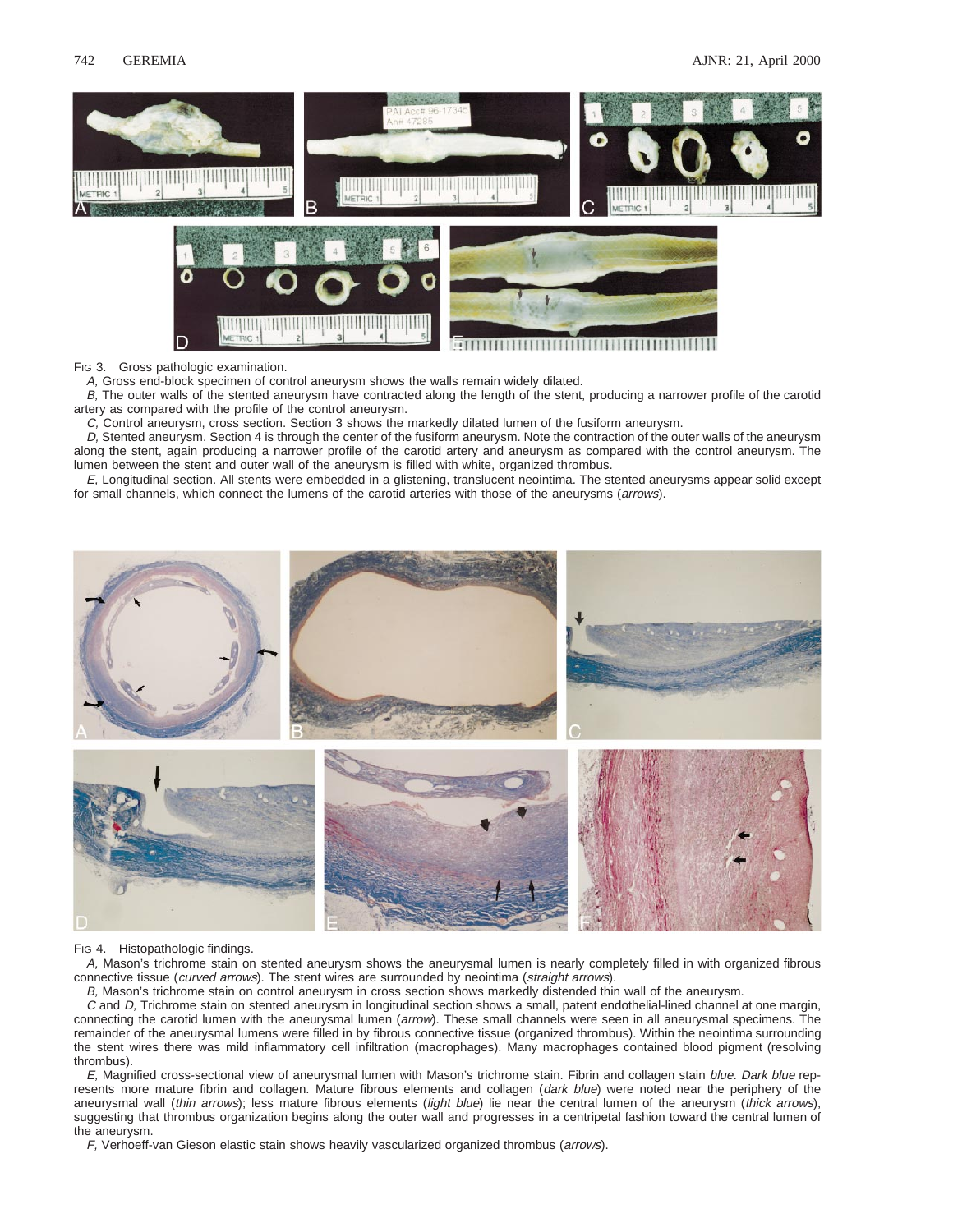

FIG 5. Diagram of flow patterns immediately after stent deployment (A) and 8 weeks later (B). Complex streams of flow are seen within the residual aneurysmal lumen between the outer aneurysmal wall and the stent wires (A). Eight weeks after stent deployment, the aneurysmal lumen is occupied with organized fibrous connective tissue (B).

connective tissue and collagen, indicating a wellorganized thrombus filling each aneurysmal lumen.

Wakhloo and coworkers (6, 7) devised an experiment to study the flow patterns within an aneurysm. They used laser-based imaging technology to reveal complex flow patterns within aneurysm models after stent placement across the aneurysmal neck. They demonstrated stagnant flow and reduced flow vortices within the aneurysmal lumen caused by the increased high-flow resistance through the stent wire mesh. This stagnant flow promotes thrombus formation within the aneurysm, as seen in our experiment. Hurst et al (8) reported on the clinical application of stents for treatment of carotid aneurysms. Two cervical internal carotid artery aneurysms were treated with endovascular stents, which were placed across the diseased portion of the aneurysm. After stent placement, angiography revealed immediate reduction in aneurysmal filling. Follow-up angiography at least 6 months later showed occlusion of the aneurysms with preservation of the parent vessels.

In instances in which stents alone are insufficient to alter flow patterns necessary for thrombus formation, stents may serve as a buttress for coils. There are several anecdotal reports of successful treatment of fusiform aneurysms with this combined approach (9–11). Higashida et al (9) placed an intravascular stent within the basilar artery across the base of a fusiform aneurysm with a broad-based neck. Electrically detachable coils were deposited within the dome of the aneurysm. The stent mesh confined the coils to the aneurysmal lumen while preserving flow through the native basilar artery. Mericle et al (11) successfully treated a dissecting pseudoaneurysm of the horizontal segment of the petrous internal carotid artery with a flexible stent and electrically detachable coils. They reported that the stent acted as an ''endoluminal scaffold'' to prevent coil herniation into the parent artery.

There have been several anecdotal reports of endovascular covered stents for the treatment of arterial aneurysms (12–18). The combination of intravascular stents and prosthetic graft material forms a seal that is relatively impervious to blood. This device is used to treat lesions, such as fusiform aneurysms or fistulas, by excluding them from the circulation. Such stented graft devices can also be used to treat arterial aneurysms and traumatic vascular injuries, such as fistulas. A stent graft is a prosthetic graft fixed to the arterial wall with an attachment device, such as an intravascular stent. Criado et al (13) treated more than 50 patients over a 3-year period with a success rate of greater than 95% using a modified Palmaz stent with a Dacron-knitted graft. These authors describe grafts made of polytetrafluoroethylene that has been sewn onto Palmaz balloon-expandable stents. Examination of pathologic specimens has shown that prosthetic graft incorporation is achieved within the wall of the native artery by establishing a stable flow surface within the lumen of the graft; however, there has been no long-term follow-up with this experience. Nicholson et al (14) reported treating an iatrogenic pseudoaneurysm of the left carotid artery by the insertion of a self-expanding Nitinol stent covered by polyester fabric (Craggstent, Mintec, Bahamas). These stents have been used to treat pseudoaneurysms and aneurysms of the internal iliac arteries. In that study, the pseudoaneurysm was caused by mediastinoscopy. A CT scan revealed a 5-cm pseudoaneurysm, and selective left carotid angiography confirmed the presence of a large pseudoaneurysm arising 3 cm from the left common carotid artery origin. Following surgical exposure, the left carotid artery was punctured and a 9F sheath was passed down at the origin of the left common carotid artery. An  $8 \times$ 6-mm Craggstent was placed across the origin of the pseudoaneurysm and released. An 8-mm  $\times$ 4-cm angioplasty balloon was inflated to ensure full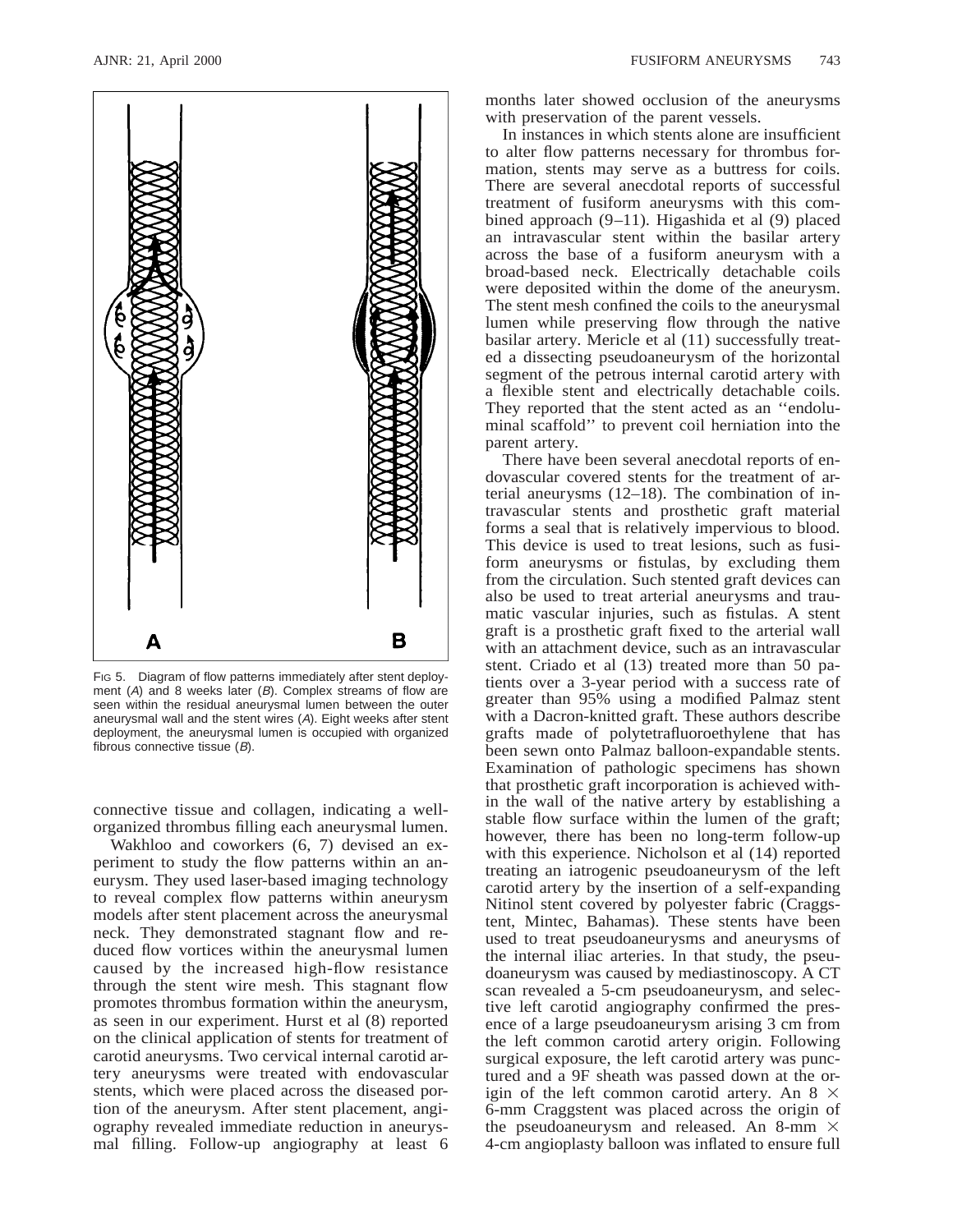expansion of the stent. The Craggstent is covered, so intimal hyperplasia within the stent should not be a problem. But because of the possibility of intimal growth at the ends of the stent, these authors recommended that the patient be monitored regularly by duplex sonography. Any alteration in velocity or waveform would be an indication for angiography and possibly angioplasty. The authors concluded that the polyester-covered Nitinol stent may play a major therapeutic role in the treatment of pseudoaneurysms.

Ruebben et al (15) treated a skull base aneurysm with a covered stent. Angiography revealed an aneurysm of the cervical part of the left internal carotid artery before it enters the skull. It had a maximum diameter of 2 cm, and was partly occupied by thrombus. The aneurysm was excluded with a self-expandable stent of Nitinol (Cragg Endo Pro System I, Mintec) covered with polyester and coated with low-molecular-weight heparin. This device was chosen because of the relatively small diameter of the 5-mm internal carotid artery. The Cragg Endo Pro System I allows an introduction kit of 7F. Reubben et al (15) did this procedure with general anesthesia and exposure of the internal carotid artery. Once the stent was deployed, they dilated the expandable stent with an angioplasty balloon to obtain full expansion. Angiography after stent placement showed the aneurysm's appearance. A 3-month follow-up study showed exclusion of the aneurysm and patency of the artery. These authors concluded that endoluminal stent grafting is a viable method to repair vessels. Use of this new, minimally invasive technique with a high internal carotid artery aneurysm avoided a long operation involving removal of the mandible. It is still uncertain whether placement of an uncovered stent can prevent rupture of internal carotid artery aneurysms, because thrombosis alone might not prevent rupture of an aneurysm, as aortic aneurysms have shown.

Unlike covered stent grafts, porous stents do not cause acute exclusion of an aneurysmal lumen from the native vessel lumen. In our experiment, blood flowed through the stent's wire mesh into the aneurysmal lumen immediately after stent placement. Flow patterns within the aneurysm, however, were altered to meet conditions favorable for thrombus formation and organization. Consequently, the aneurysmal lumens were eventually excluded from the native circulation. Ideally, covered stents would be used to exclude fusiform aneurysms acutely; however, recent anecdotal reports have revealed intimal hyperplasia at the proximal and distal ends of the covered stents, which could result in stenosis or potential occlusion of the native vessel. This intimal hyperplasia has not been seen at the ends of porous stents. Porous stents may offer eventual exclusion of fusiform aneurysms without the stenotic effects of covered stents.

Intravascular stents have been widely used clinically to maintain patency in vessels stenosed by

atherosclerotic disease (19). In the laboratory, experiments have revealed that intravascular stents may have promise in treating certain vascular lesions (20, 21). The stent wires were covered by a fine neointima except those sites in which the wire crossed a communicating channel. Stent wires not covered by neointima may act as a potential nidus for platelet aggregation, as was seen in our experiment. For this reason, the use of stents to treat fusiform aneurysms in humans needs further investigation.

Commercially available stents have not been engineered for intracranial applications. The majority of available stents are too rigid to negotiate the inherent tortuous vascularity of the intracranial circulation. For this reason, there are few cases of successful stent deployment within these vessels. More malleable and lower profile stents will be necessary before their application in the treatment of intracranial vascular disease could become routine.

Another theoretical pitfall in the use of stents would be the potential to occlude vessels extending off the stented native vessel caused by neointimal proliferation. This could have grave consequences in small vessels, such as the basilar artery (eg, brain stem stroke). An experiment in canine models documented neointimal proliferation extending into the origins of branching vessels in response to a stent (22). No vessel, however, was occluded or radiographically stenosed, but the caliber of these arteries, however, was significantly larger than the small perforators originating from the basilar artery. Further experimental and clinical experience with stents in the small vessels with perforating branches will be necessary before the true risk to patients considered for this therapy can be ascertained.

### **Conclusion**

The purpose of this study was to demonstrate the effectiveness of endovascular stents in the treatment of experimental fusiform aneurysms. The wire mesh of the porous stent interfered with the usual blood flow patterns within the aneurysmal lumen, which resulted in fibrosis and contraction of the aneurysm's outer wall. Patients with carotid fusiform aneurysms initially present with neurologic deficits caused by nerve compression from the expanded diameter of the carotid artery lumen. Contraction of the outer walls of the aneurysm around a stent, as seen in our experiment, may reverse these symptoms. Furthermore, this experiment demonstrated that porous stents effectively exclude the aneurysm from the normal circulation while preserving the lumen of the native carotid artery. Thus, stenting could eliminate the morbidity and mortality associated with carotid occlusion, the only available endovascular or surgical therapy for carotid fusiform aneurysms.